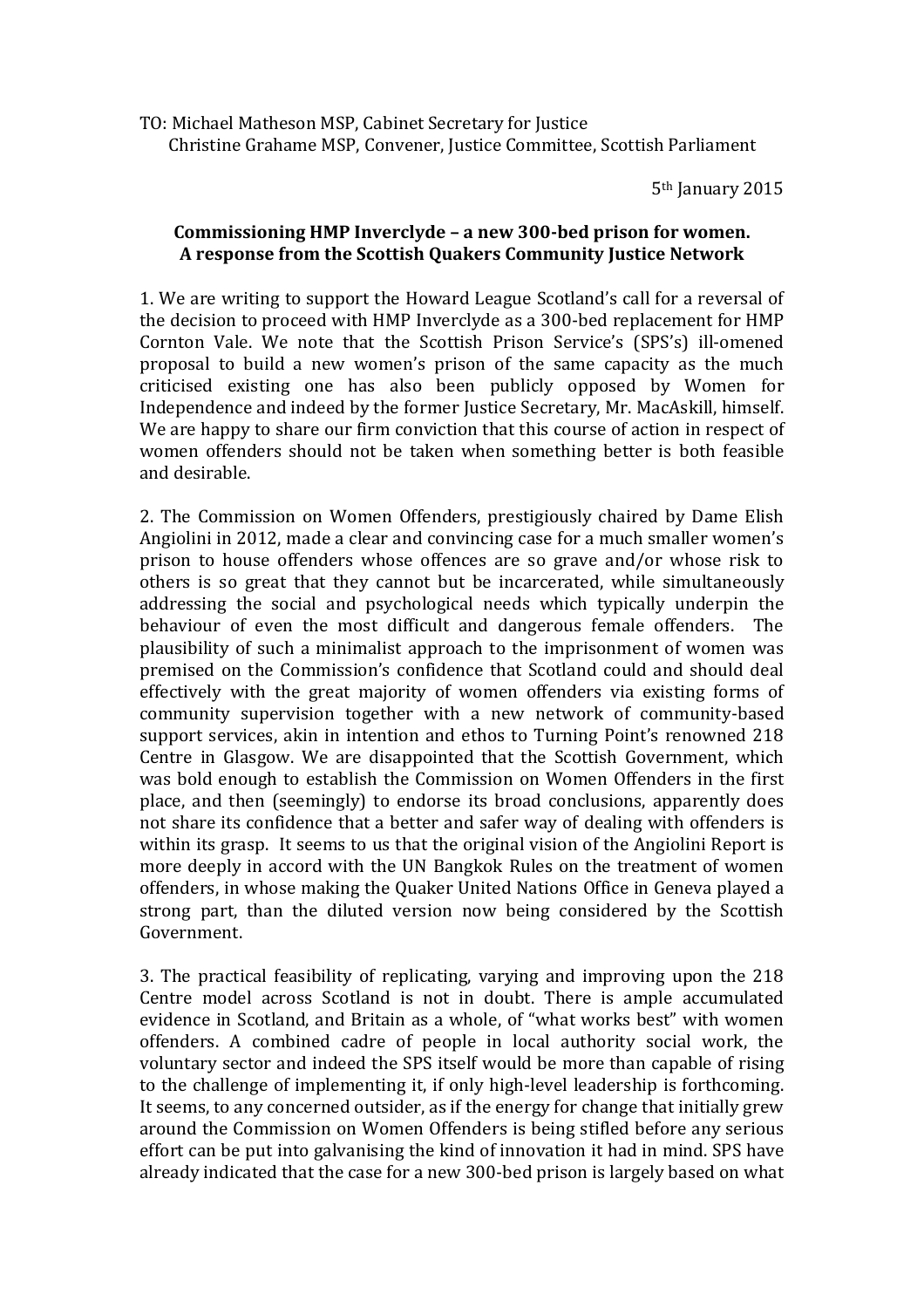present and future sentencers will expect to be available to them, but it is precisely the current mindset of some sheriffs and judges – and the prison population projections which are extrapolated from it – which needs to be constructively challenged if progress towards a more evidence-based approach towards women offenders is to be realised.

4. We broadly welcome the SPS's commitment to new forms of imprisonment which will stimulate and support desistance during and after a period of custody. However, too much focus on this obscures the logically prior question of who really *needs* – in terms of rehabilitative potential and public safety – to be in prison in the first place. This question has been at the heart of debate on women offenders in Scotland since its social work and prison inspectorates, in *A Safer Way*, in 1998, jointly recommended the halving of the then women's population, but since then *progress* – a word which acquires a certain irony in this context – has been negligible: the number of women in prison actually doubled and the endemic problems of incarcerating low-risk but high-need women in a place that, despite its staff's best efforts, was not truly designed to help them lead offence-free lives upon release.

5. The fanfare and optimism with which HMP Cornton Vale was itself opened in 1975 – the anticipation that it would offer something more therapeutic for women prisoners than its more overtly punitive predecessors – lies within living memory. For those with a sense of history this inevitably generates scepticism towards present-day claims that HMP Inverclyde will somehow be a different kind of institution, breaking the mould and accomplishing something new. There are, in truth, no grounds for thinking it will: imprisonment is notoriously prone to having its official aims re-invented, and the "desistance-orientation" envisaged by SPS is simply the latest of many "repurposings". The commissioning of HMP Inverclyde is, in terms of Scottish penal practice, so obviously more of the same – an especially dismal and dispiriting prospect when what the Commission on Women Offenders boldly proposed so obviously wasn't.

6. The plan to create a 300-bed prison for women not only flies in the face of evidence-based best practice and the spirit of the Angiolini Commission, it also represents a deep failure of moral imagination, which is strikingly at odds with the Scottish Government's more general claim that Scotland can and should become a better country than it has been. Reducing the use of imprisonment for women, once and for all – and replacing it with 218-type centres – would be an admirable place to start on this national agenda, given that it has been wisely said, many times, that the quality of a nation's civic life can be judged by the state of its prisons and its response to its most damaged and vulnerable citizens, among whom many offending women can invariably be counted. As Quakers, we hope that restorative justice might be a more prominent feature of these new centres, because we recognize that even damaged and vulnerable people can – indeed, almost certainly will – do harm to others. Many of them, we believe, would benefit from the empathy and strengthened sense of solidarity that (alongside tireless efforts to rehabilitate them) restorative approaches can foster.